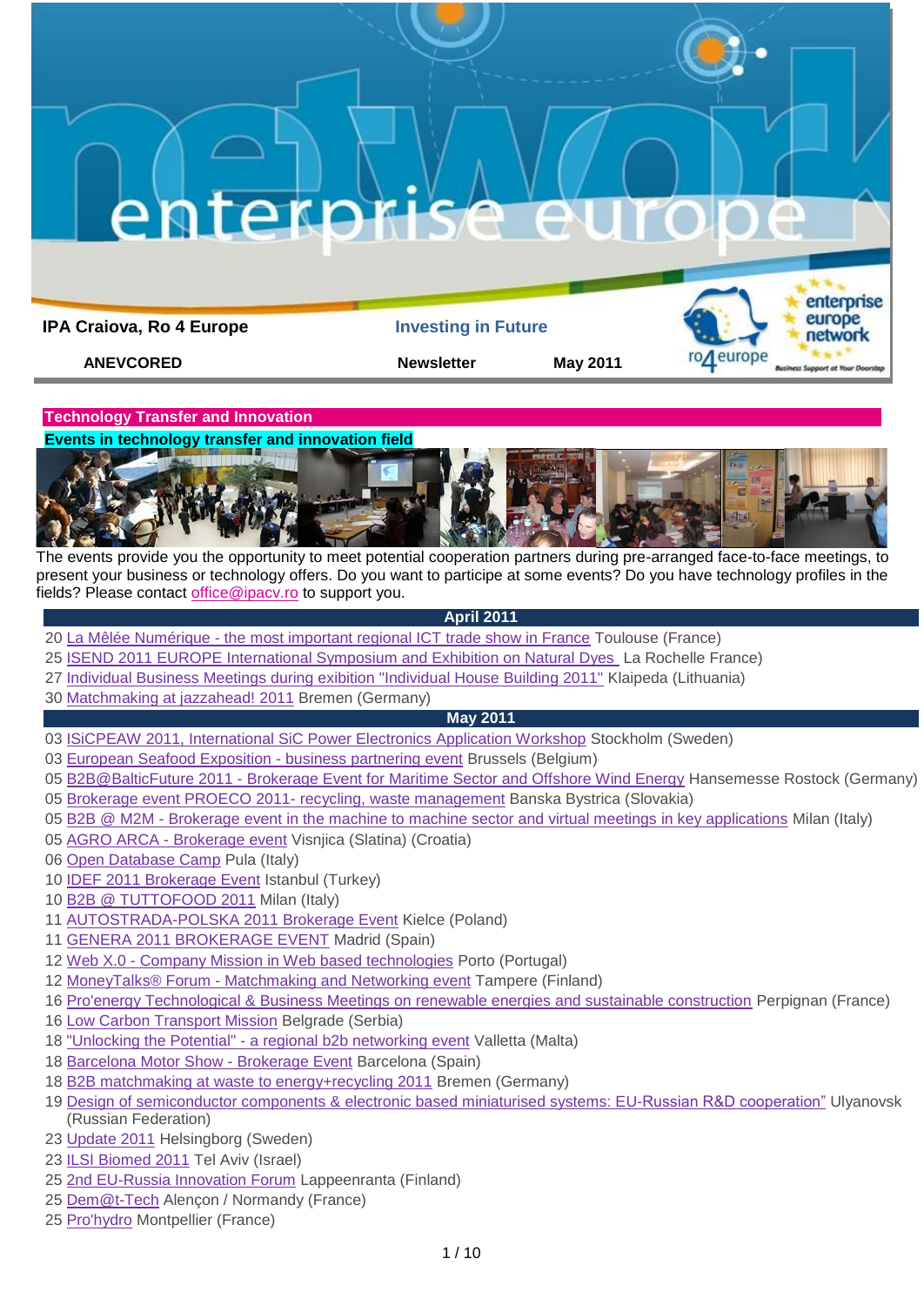26 [Engineering 2011](http://www.enterprise-europe-network.ec.europa.eu/publicwebsite/calendar/viewdetails.cfm?EventID=2613&type=future) Nitra (Slovakia)

30 [BETTER-PRACTICE-EXCHANGE 2011 –](http://www.enterprise-europe-network.ec.europa.eu/publicwebsite/calendar/viewdetails.cfm?EventID=2667&type=future) ENERGY Potsdam (Germany)

31 [11. International Fair of Fish Processing and Fish Products](http://www.enterprise-europe-network.ec.europa.eu/publicwebsite/calendar/viewdetails.cfm?EventID=2654&type=future) Gdansk (Poland)

**June 2011**

02 [VISIO 2011](http://www.enterprise-europe-network.ec.europa.eu/publicwebsite/bemt/home.cfm?EventID=2579) Bibao (Spain)

03 [International matchmaking event "B2B GOLF"](http://www.enterprise-europe-network.ec.europa.eu/publicwebsite/calendar/viewdetails.cfm?EventID=2601&type=future) Klaipeda (Lithuania)

08 [SEAGITAL : the international event on IT for sea](http://www.enterprise-europe-network.ec.europa.eu/publicwebsite/calendar/viewdetails.cfm?EventID=2620&type=future) Le Havre (France)

09 [Brokerage Event on Solar Technology](http://www.enterprise-europe-network.ec.europa.eu/publicwebsite/calendar/viewdetails.cfm?EventID=2563&type=future) Munich (Germany)

10 [Brokerage Event in REW Istanbul 2011](http://www.enterprise-europe-network.ec.europa.eu/publicwebsite/calendar/viewdetails.cfm?EventID=2650&type=future) Istanbul (Turkey)

14 [Asia-EU Business Matchmaking and Networking 2011 Changsha](http://www.enterprise-europe-network.ec.europa.eu/publicwebsite/bemt/home.cfm?EventID=2664) Changsha (China)

16 [Baltic Business Arena](http://www.enterprise-europe-network.ec.europa.eu/publicwebsite/calendar/viewdetails.cfm?EventID=2604&type=future) Stockholm (Sweden)

17 Health [+ eHealth 2011 Brokerage event](http://www.enterprise-europe-network.ec.europa.eu/publicwebsite/calendar/viewdetails.cfm?EventID=2653&type=future) Rome (Italy)

28 [Transnational Brokerage event NMP/PPP 2012 calls](http://www.enterprise-europe-network.ec.europa.eu/publicwebsite/calendar/viewdetails.cfm?EventID=2658&type=future) Strasbourg (France)

30 [World Nuclear and Radiation Expo Korea 2011 \(NURE 2011\)](http://www.enterprise-europe-network.ec.europa.eu/publicwebsite/calendar/viewdetails.cfm?EventID=2646&type=future) Gyeonggi-do (Korea, Republic of)

#### **September 2011**

14 [Energy is Future 2011](http://www.enterprise-europe-network.ec.europa.eu/publicwebsite/bemt/home.cfm?EventID=2623) Ankara (Turkey)

19 [ETNDT5 brokerage event](http://www.enterprise-europe-network.ec.europa.eu/publicwebsite/calendar/viewdetails.cfm?EventID=2630&type=future) Ioannina (Greece)

19 [Brokerage Event at EMO 2011 in Hannover-](http://www.enterprise-europe-network.ec.europa.eu/publicwebsite/calendar/viewdetails.cfm?EventID=2656&type=future) Meet the World of Metalworking Hannover (Germany)

**October 2011**

**November 2011**

## 10 [ANUGA Matchmaking](http://www.enterprise-europe-network.ec.europa.eu/publicwebsite/calendar/viewdetails.cfm?EventID=2666&type=future) Cologne (Germany)

09 [HERVEX-Hydraulics, pneumatics, mechanics, dedicated electronic devices, mechatronics](http://www.enterprise-europe-network.ec.europa.eu/publicwebsite/calendar/viewdetails.cfm?EventID=2611&type=future) Calimanesti (Romania)

10 BATIMAT - [Sustainable construction matchmaking event](http://www.enterprise-europe-network.ec.europa.eu/publicwebsite/calendar/viewdetails.cfm?EventID=2296&type=future) Paris (France)

15 [WATEC Israel 2011](http://www.enterprise-europe-network.ec.europa.eu/publicwebsite/calendar/viewdetails.cfm?EventID=2562&type=future) Tel Aviv (Israel)

18 [Philoxenia 2011:B2B Event in the Tourism Sector](http://www.enterprise-europe-network.ec.europa.eu/publicwebsite/calendar/viewdetails.cfm?EventID=2624&type=future) Thessaloniki (Greece)

23 [Transnational Technology Transfer Day POLEKO 2011](http://www.enterprise-europe-network.ec.europa.eu/publicwebsite/bemt/home.cfm?EventID=2647) Poznan (Poland)

24 [TECH INDUSTRY 2011](http://www.enterprise-europe-network.ec.europa.eu/publicwebsite/bemt/home.cfm?EventID=2648) Riga (Latvia)

**Useful links:** [Enterprise Europe Network](http://www.enterprise-europe-network.ec.europa.eu/index_en.htm) DG [Enterprise](http://ec.europa.eu/enterprise/index_en.htm) [EU-Services](http://ec.europa.eu/youreurope/business/index_ro.htm) [Portal-for-SMEs](http://ec.europa.eu/enterprise/sme/index_en.htm) [Your-Europe-Your-Business](http://ec.europa.eu/youreurope/business/index_ro.htm) [Cordis](http://cordis.europa.eu/home_en.html) [http://www.us-eu-match.com](http://www.us-eu-match.com/) [Executive-Agency-for-Competitivness&Innovation-EACI](http://ec.europa.eu/eaci) [EIM"s Knowledge Web](http://www.entrepreneurship-sme.eu/index.cfm/1,1,0,0,html)  [on SMEs & Entrepreneurship](http://www.entrepreneurship-sme.eu/index.cfm/1,1,0,0,html) Access2Finance - [EU-Finance for SMEs](http://www.access2finance.eu/) [EU's Information Society: Thematic Portal](http://ec.europa.eu/information_society/newsroom/cf/menu.cfm)  Your Europe - [Citizens portal](http://www.oureuropebusiness.eu/2009/11/19/your-europe-citizens-a-total-revamp-of-ye-bs-sister-portal/) [EU law](http://eur-lex.europa.eu/en/index.htm)

[Presentation of the Enterprise Europe Network](http://www.enterprise-europe-network.ec.europa.eu/about/about) [What is a Network Partner?](http://www.enterprise-europe-network.ec.europa.eu/about/partners) Find your local Enterprise Europe [Network partner](http://www.enterprise-europe-network.ec.europa.eu/about/branches) You are looking for a Commercial or Technology partnership?

## **The Nordic-German-Polish Cluster Excellence Conference 2011, 26-27 May 2011, Copenhagen, Denmark**

It is organised by Nordic Innovation Centre & Danish Agency for Science, Technology, Innovation in cooperation with agencies, organisations from Germany, Iceland, Norway, Poland, Sweden. You will have the opportunity to:

- Meet and share experiences with more than 200 of the best cluster managers in Europe;
- Organise business meetings with other cluster managers in order to explore further possibilities for collaboration
- Hear the recommendations for cluster excellence performance based on an benchmarking of almost 200 clusters;
- Participate in thematic workshops focusing of best practice within areas of strategic interest of cluster managers e.g. international collaboration, branding of the cluster etc.;
- Learn more about the possibilities of getting financial support for international collaboration.

**More…** <http://www.nordicinnovation.net/article.cfm?id=3-853-827>

# **Carbon Expo 2011, June 1-3, 2011, Spain**

[CARBON EXPO](http://www.firabcn.es/portal/appmanager/efiraSalones/S093011;jsessionid=vPk1NmydJ2WycwpNBy1QLvbTpSC2dvZB3fJVQ7hGsc255VJVzjcQ!1001163613!-535819961?_nfpb=true&_pageLabel=P5680013387128807927464) is a global trade fair and knowledge-sharing platform on current and future carbon investments. It is organized by the World Bank, in partnership with the [International Emissions Trading Association](http://www.ieta.org/) and [Koelnmesse.](http://www.koelnmesse.com/en/home/index.php) **[More...](http://wbi.worldbank.org/wbi/event/carbon-expo-2011)**

# **Health and eHealth 2011 Brokerage event, 17 June 2011, Roma, Italy**

APRE in collaboration with the Science Park of the University of Rome "Tor Vergata", partners of EEN, are organizing the Health + eHealth 2011 brokerage event in the framework of the Italian national launch of the FP7 Health call 2011.

The brokerage event offers a good opportunity to SMEs, researchers and stakeholders to meet/discuss about potential new products, technologies and services for business cooperation and research proposals for the upcoming calls through individual meetings, aiming at business and/or technology transfer agreements. Thematic ares:

- Health: Diagnostics, Ageing population Technologies, Biomarkers, Imaging, Sensors, monitoring

- eHealth: Technology support-RFID technologies, Telemedicine-Maritime telemedicine, Robotics in surgery applications, Privacy & data security, AAL

Participation in the brokerage event and conference is free. Industrial Sectors: \*Information Technology \*Medicine, health \*Biotechnology \*Pharmaceutical/Cosmetics. How to participate - The working language is English: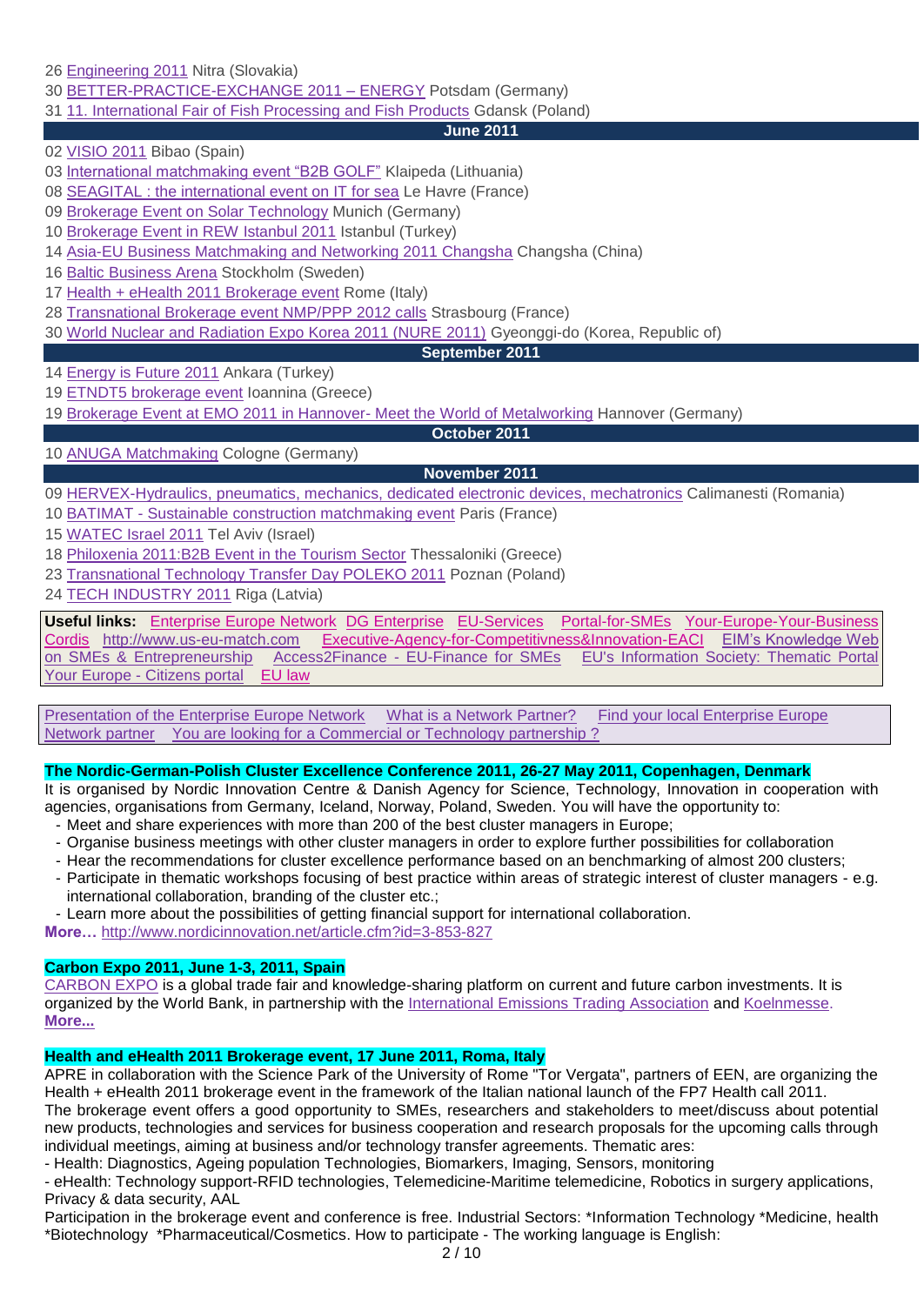- . Register and submit a company, person and a technology profile on line
- . Profiles are published in a constantly updated online catalogue, basis for the bilateral meetings
- . Participants select interesting profiles from the catalogue and request meetings
- . If confirmed, a 20 minute meeting is scheduled
- . Individual meeting schedules will be sent out to the participants a few days prior the event

Deadline: 25 May: Registration & submission of profiles ; 07 June: Online selection of personal one-to-one meetings ; 10 June: Personal Meeting schedule ; 16 June: Health Conference ; 17 June: Bilateral Meetings (9.30 - 14.00) **More…** [www.b2match.eu/health2011](http://www.b2match.eu/health2011) ; [desole@apre.it](mailto:desole%40apre.it)

## **AUS–ACCESS4EU Information Day**, **May 2011**

The AUS-ACCESS4EU team will be staging a 2<sup>nd</sup> series of information days in some EU cities from 17–25 May 2011. These events are aimed at members of the EU research community, will provide participants with the chance to find out more about opportunities to participate in Australian research, technical development, innovation (RTDI) programmes under Australian-funded research funding schemes.

The dates and cities for these events are listed below. Click on the name of a city to view the programme.<br>Tuesday 17 May Stockholm Stockholm Monday 23 May Rome

| Tuesday 17 May   | <b>Stockholm</b>                             | Monday 23 May    | Rome          |
|------------------|----------------------------------------------|------------------|---------------|
| Wednesday 18 May | Amsterdam                                    | Wednesday 25 May | <b>Madrid</b> |
| Friday 20 May    | Vienna                                       |                  |               |
|                  | More http://www.access4.eu/australia/618.php |                  |               |

### **[ITS Congress: ITS for sustainable transport of persons & goods in urban regions, 6-9 June 2011, Lyon, France](http://ec.europa.eu/research/index.cfm?pg=conferences&eventcode=25783B95-D5FD-C1A9-7644645446BCAEEA)**

The main focus of the Congress will be "Intelligent mobility - ITS for sustainable transport of persons and goods in urban regions", paying particular attention to the following topics:

- Co-modal urban transport management

- Electromobility

- Governance and business issues
- Information and communication: providers and users
- From cooperative systems to integrated mobility services - ITS for adaptive and resilient cities
- From smart concepts to successful implementation

**More…** <http://ec.europa.eu/research/index.cfm?pg=conferences&eventcode=25783B95-D5FD-C1A9-7644645446BCAEEA>

## **[Sustainable Energy Week -](http://ec.europa.eu/research/index.cfm?pg=conferences&eventcode=25577BD8-F1EB-A6A4-0AE78EFE5125243B) 11-15 April 2011, Brussels**

Growing year on year and now into its fifth edition, the European Union Sustainable Energy Week (EUSEW) is the reference event for sustainable energy issues in Europe. To date more than 120 events are already planned during the Week in Brussels and some other 270 across Europe. And this number is growing by the day.

EUSEW is likely to attract more than 20 000 participants from across EU & beyond. The Week will largely focus on energy efficiency, renewable energy sources in EU with a significant portion of the programme dedicated to the EU energy market and smart electricity grids. The EC will present information on EU research in the Charlemagne building. **More…** <http://ec.europa.eu/research/index.cfm?pg=conferences&eventcode=25577BD8-F1EB-A6A4-0AE78EFE5125243B>

#### **European Biomass Conference and Exhibition**

Compared with the 18th EU BC&E in Lyon, France, in 2010, the Exhibition Area has expanded considerably in 2011. This demonstrates the continuous growth of the event, confirms the interest of the international Biomass community. Meet the experts of the Biomass branch to discuss and to present advanced technologies, latest developments and technical solutions from the various fields of Biomass. The EU BC&E offers a platform for dialogue, information exchange across the world. Don"t miss the opportunity to visit this global event specialized in Biomass & Bioenergy.

Conference Programme Covering all Areas of Biomass

Exhibition Space Bookings exceed the no of the previous year!

Detailed Conference Programme available online Early Bird Registration Fee ; More Information

**More…** [www.conference-biomass.com](http://www.conference-biomass.com/)

# **9 th [World Congress on Railway Research -](http://ec.europa.eu/research/index.cfm?pg=conferences&eventcode=255C7DA1-9A65-AE75-E2B84BEC1B945D41) 22-26 May 2011, Lille, France**

The event promote exchanges between researchers, manufacturers, operators, to share their experiences. The EC will be present to stimulate the growth of a EU community of railway research.

**More…** <http://ec.europa.eu/research/index.cfm?pg=conferences&eventcode=255C7DA1-9A65-AE75-E2B84BEC1B945D41>

# **3 rd International iFront Internet Conference, June 9 2011, Belgrade, Serbia**

Front Agency is organizing the 3rd international **iFront Internet Conference**. This year, iFRONT conference will highlight the following issues: how to start a business online, enhance sales mechanisms via Internet, how to invest in web marketing, develop applications that synergize the Internet and mobile telephony. **More…** [http://www.ifront.rs.](http://www.ifront.rs/)

# **Technology transfer services / All reasonable models of co-operation will be considered**

You are un inventor, do you have technology to transfer, do you have new products, technology based on innovations to offer; do you need news technologies, do you need technical assistance in technology transfer… Please contact IPA CIFATT Craiova, e\_mail: [office@ipacv.ro](mailto:office@ipacv.ro) ; web site: [www.ipacv.ro.](http://www.ipacv.ro/)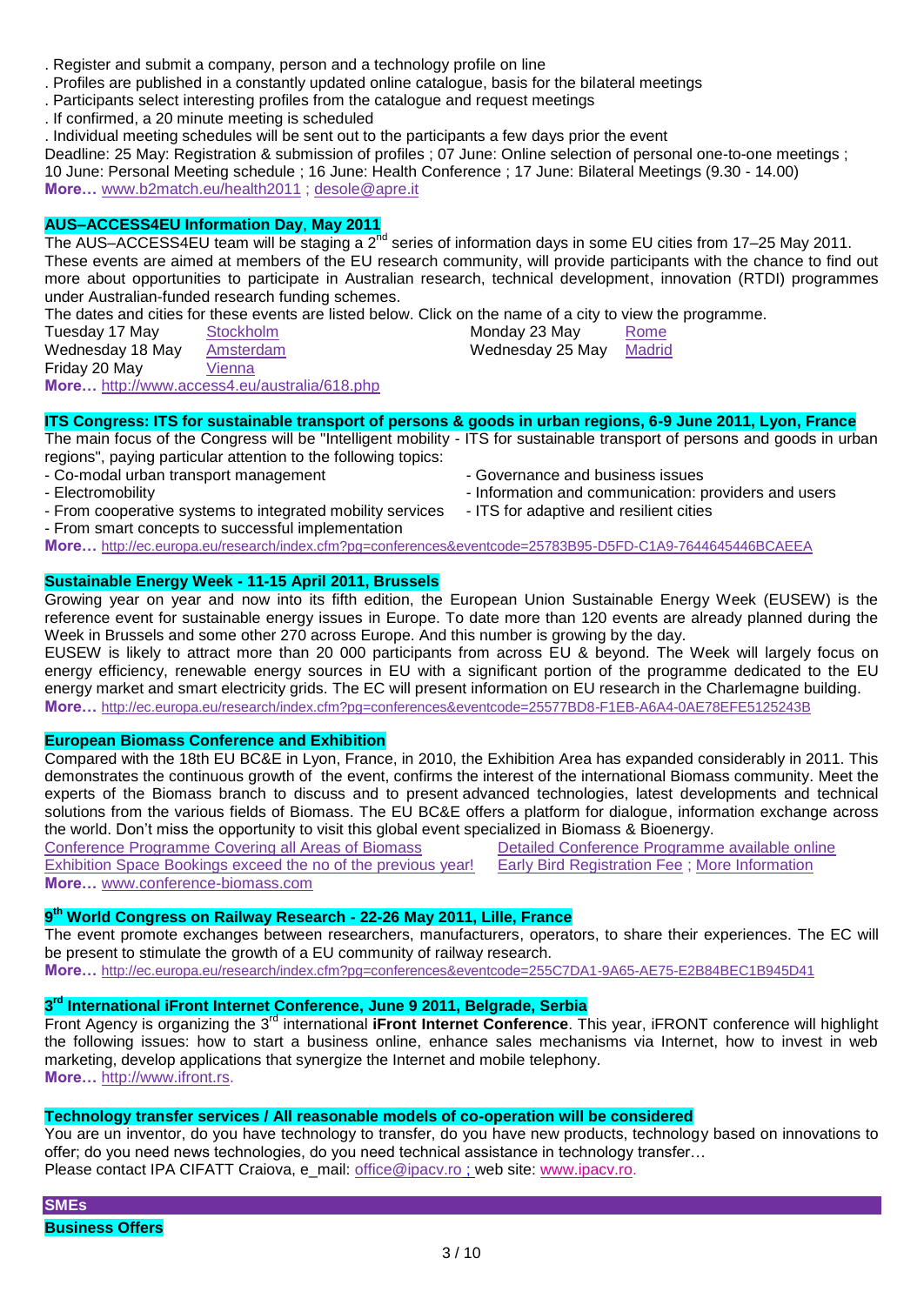#### **[GR150233-10-20110310025](http://www.us-eu-match.com/index.cfm?action=article&publication_id=34205&is_article=1)**

Greek company specialized in frozen pastry products and dough, offers and requests trade intermediary services. Also seeks partner for reciprocal production agreement.

#### **[UK225410-01-20110308013](http://www.us-eu-match.com/index.cfm?action=article&publication_id=34201&is_article=1)**

This UK company is a brand leader for online shelving, racking and storage equipment and is looking for agents and resellers across Europe.

#### **[SK150236-02-20110308019](http://www.us-eu-match.com/index.cfm?action=article&publication_id=34199&is_article=1)**

A Slovak company dealing with production of polyurethane parts for the automotive and dental industry is looking for subcontracting partner.

#### **[DK150121-09-20110307022](http://www.us-eu-match.com/index.cfm?action=article&publication_id=34195&is_article=1)**

Danish supplier of double membrane biogas storage tanks and double shell biogas roofs is looking for distributors or agents.

#### **[FR150286-01-20110307034](http://www.us-eu-match.com/index.cfm?action=article&publication_id=34193&is_article=1)**

French import/ export company specialized indistribution of french natural and organic cosmetics, requests trade intermediary services (distributors, representatives, agents).

## **Business Request**

#### **[GR150233-10-20110311035](http://www.us-eu-match.com/index.cfm?action=article&publication_id=34206&is_article=1)**

Greek company specialized in producing underwear seeks partner offering trade intermediary services. Also interested in offering subcontracting activities.

#### **[ES150148-04-20110309012](http://www.us-eu-match.com/index.cfm?action=article&publication_id=34204&is_article=1)**

Spanish company that focuses its activity on the research in biosensor technology for its application in automated chemical and microbiological analysis is looking for dsitributor partners and joint venture agreements.

#### **[DK150121-09-20110307030](http://www.us-eu-match.com/index.cfm?action=article&publication_id=34194&is_article=1)**

Danish supplier and grower of patented poplar and willow clones in agricultural and forestry land is looking for trade intermediaries.

#### **[UK225410-01-20110307035](http://www.us-eu-match.com/index.cfm?action=article&publication_id=34192&is_article=1)**

A South West UK SME has developed a solar powered battery charging sleeve accessory for leading smart phone and tablet computer devices. This SME seeks trade intermediaries and retailers of mobile phone and computing accessories to build a distribution network across all EEN member states.

#### **[SE150101-11-20110304010](http://www.us-eu-match.com/index.cfm?action=article&publication_id=34188&is_article=1)**

A Swedish company developing a unique board game targeting students and university graduates in science and technology plans to launch the products in new markets and is therefore looking for new retailers (book stores, student literature stores, toy stores etc.) in the UK, US and Germany.

#### **Technology Offers**

**[High precision on-board volume measurement of log wood for harvesters with reduced calibration effort](http://www.us-eu-match.com/index.cfm?action=article&publication_id=34462&is_article=1)**

A German research institute has developed a solution for high-precision on-board volume measurement of logwood. Precise measuring of logwood volume during the harvesting process is not possible up to now.

**[Technology to accelerate creation of new varieties of organisms](http://www.us-eu-match.com/index.cfm?action=article&publication_id=34438&is_article=1)**

A French company offers licensing opportunities of its technology which accelerates the creation of new varieties of organisms that would not be considered GMOs: plants, mammalians and other eukaryotic organisms). Different cooperations would be considered.

**[Vertical green biobed for the treatment of pesticide effluents](http://www.us-eu-match.com/index.cfm?action=article&publication_id=34418&is_article=1)**

Due to increasingly stringent legislations, biobeds are gaining popularity. They allow to naturally eliminate pesticide effluents.

#### **[Wonder Wire Fencer Device](http://www.us-eu-match.com/index.cfm?action=article&publication_id=34413&is_article=1)**

An Irish inventor has invented a wire tensioner device for tensioning wire while fencing. The tensioner is a quick, easy and safe to use device and economical to manufacture.

**[Non-chemical and environmentally safe technology of conservation of maral antlers as a raw material for](http://www.us-eu-match.com/index.cfm?action=article&publication_id=34406&is_article=1)  [production of medications.](http://www.us-eu-match.com/index.cfm?action=article&publication_id=34406&is_article=1)**

A Russian company (Republic of Altai) developed a technology for conservation of maral antlers. The technology is based on a special way of boiling the antlers, which allows preservation of vitamins, aminoacids and other nutrients.

#### **Technology Request**

**[Composite Material with Aesthetic and Functional Properties of Wood](http://www.us-eu-match.com/index.cfm?action=article&publication_id=34045&is_article=1)**

A large US company is looking for proposals for a composite material that resists water absorption but provides aesthetic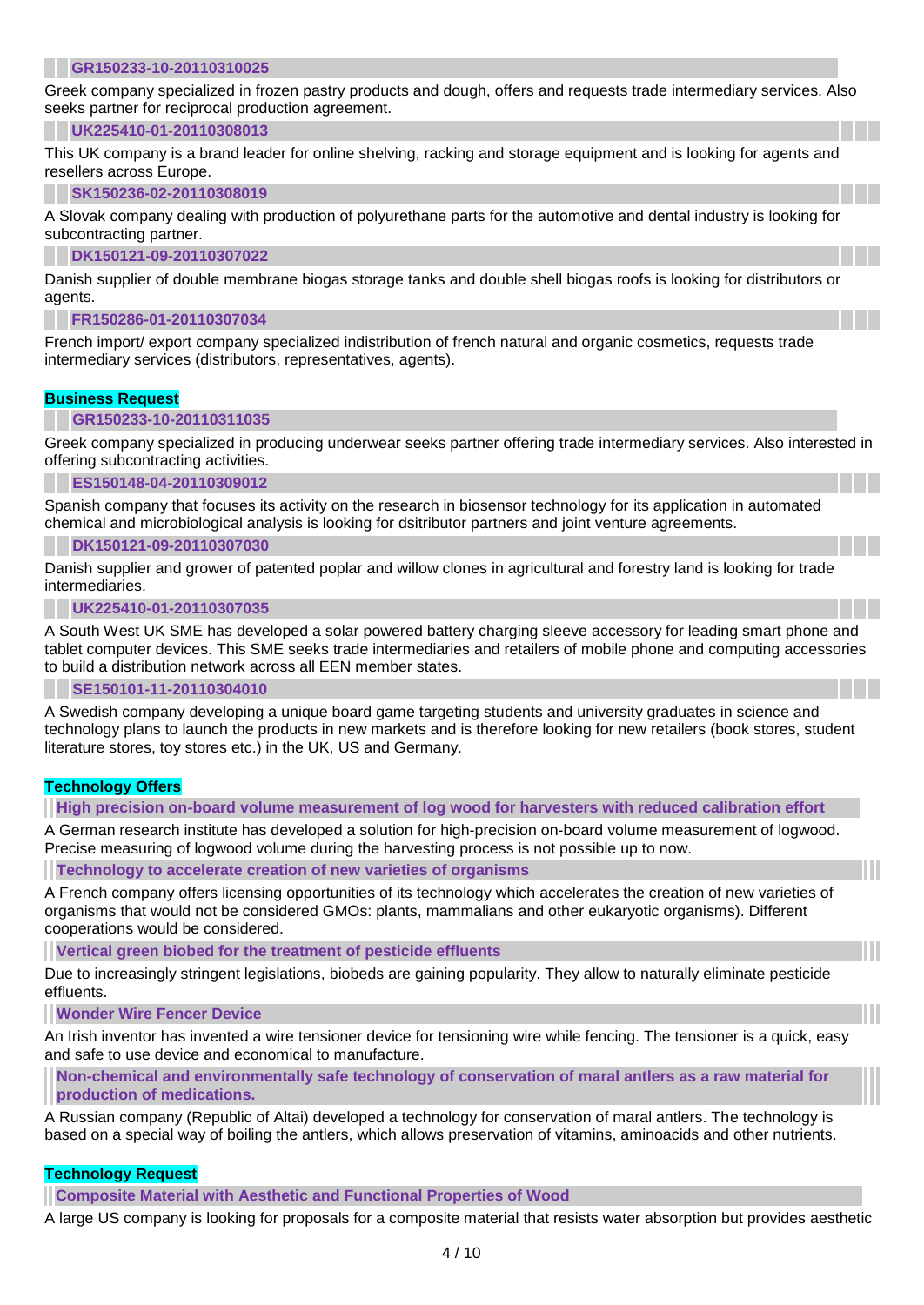and functional properties of dimensioned lumber. They are interested in licensing, product acquisition, proof of concept leading to scale up to manufacturing, joint development, supplier agreement.

**PS: ERA-NET - [Field demostrator for Biogas valorization through high temperature fuel cells](http://www.us-eu-match.com/index.cfm?action=article&publication_id=34343&is_article=1)**

An Andalusian company is specialized in advanced system control, developing and marketing optimization solutions based on predictive control methodologies and specifically engineered in accordance with the integrated processes that combine sustainable energy sources, storage systems, such as those based on the hydrogen vector. The company is looking for a field demonstrator able to participate in the implementation of a biogas valorization pilot plant utilizing high temperature fuel cells.

### **[Technology for drying fruit required](http://www.us-eu-match.com/index.cfm?action=article&publication_id=33620&is_article=1)**

Slovak company operating in the area of fruit cultivation plans to expand its activities and is looking for cost-and energyefficient devices for drying fruit (apples, plums, pears, etc.).

**[Innovative and environment friendly process or techniques to reduce production costs, increase the](http://www.us-eu-match.com/index.cfm?action=article&publication_id=33545&is_article=1)  [efficiency of raw materials and energy and decrease production costs in glyphosate compounds production](http://www.us-eu-match.com/index.cfm?action=article&publication_id=33545&is_article=1)**

One of the leading agrochemical products manufacturers of Turkey, mainly producing glyphosate is expanding its production facilities with a new factory in Nigde to produce glyphosate compounds. They are in the phase to prepare technology infrastructure for the new factory and are looking for innovative and environment friendly process or techniques that reduce production costs, increases the efficiency of raw materials and energy and decrease production costs in glyphosate compounds production.

#### **[Sensor system for weed control robot](http://www.us-eu-match.com/index.cfm?action=article&publication_id=33331&is_article=1)**

Croatian company specialized in new technology development is seeking partner for joint development of weed control robot. The partner will need to develop sensor system and electronics for this kind of robot.

## **Intellectual Property**



The Place to go for Intellectual Property™



When to protect information as a trade secret?... [more](http://www.intracen.org/btp/wtn/newsletters/2009/ip_2.htm) To develop a trade secret strategy for my business.... [more](http://www.intracen.org/btp/wtn/newsletters/2009/ip_1.htm) What are trade secrets?... [more](http://www.intracen.org/btp/wtn/newsletters/2007/3_2/int_prop_35.htm) Issues to consider as a user of work protected by copyright [more](http://www.intracen.org/btp/wtn/newsletters/2007/3_2/int_prop_34.htm) To understand the copyright system in my country... [more](http://www.intracen.org/btp/wtn/newsletters/2007/3_2/int_prop_33.htm)

## **Workshops from the European Patent Office EPO - with all new material!**

EPO is now offering training workshops with a selection of topics from over 50 teaching hours of updated material. We are offering three 2-day workshops following the recent success of our 2 online virtual classroom lessons-VCL concerned with business planning around IP and raising finance for inventions. For more information please follow these links:

- **17-18 May – Berlin, Germany** <http://www.epo.org/topics/ip-events/patent-event-search/ip4inno-berlin.html>
- **25-26 May – Munich, Germany** <http://www.epo.org/topics/ip-events/patent-event-search/ip4inno-munich.html>
- **7-8 June – The Hague, Netherlands** <http://www.epo.org/topics/ip-events/patent-event-search/ip4inno-thehague.html>

The modules cover topics ranging from IP commercialisation, licensing, valuation and financing, patent information and IP enforcement. The workshops will include the latest modules on enforcement/business planning being taught for the very first time. The EPO has recruited many of the authors of these new materials to teach what they have written, so this is a rare opportunity to be taught by the experts in the field.

Recordings from the VCLs can be seen at<www.ip4inno.eu>

## **Research / [Innovation and Entrepreneurship](http://www.linkedin.com/newsArticle?viewDiscussion=&articleID=161206652&gid=49176&type=member&item=25948325&goback=%2Egde_49176_member_25948325)**

## **Online services TED** & **CORDIS provide free access to business opportunities, UU research funding projects**

**[TED](http://ted.europa.eu/TED/main/HomePage.do)** is the official source for public contracts in EU, **[CORDIS](blocked::http://cordis.europa.eu/)** is the official gateway to EU research and development. Both services give free of charge access, are multilingual and are managed by the [Publications Office](http://publications.europa.eu/) of the EU.

**TED** (www.ted.europa.eu), the official free EU portal for public contracts provides every day over 1000 new public procurement notices daily through European Union, the European Economic Area and beyond.

This service is the web version of the Supplement of the Official Journal of the EU.

**CORDIS** (www.cordis.europa.eu), the Community Research and Development Information Service, offers free access to European Union research and development funding programmes and the latest news on European scientific initiatives.

## **SEEU Review vol.7 nr.1 Call for Papers**

SEEU Review is an international scientific review published by South East European University which aims to provide an international forum for research, analysis, debate from a broad range of fields, such as: law, economy, political sciences, languages, communication, technology sciences, environment public sdministration, international relations, etc. SEEU Review seeks to publish original work that demonstrates currency and relevance to the field of study. Submitted papers will be peer-reviewed by blind reviewers from specific fields included in the review. It is published twice a year. Submitted manuscripts must not be currently under consideration for publication elsewhere, and authors must assign copyright to South East European University if the manuscript is selected for publication.

The preferred language for manuscripts is English. It should be submitted to the Editor via [review@seeu.edu.mk](mailto:review%40seeu.edu.mk)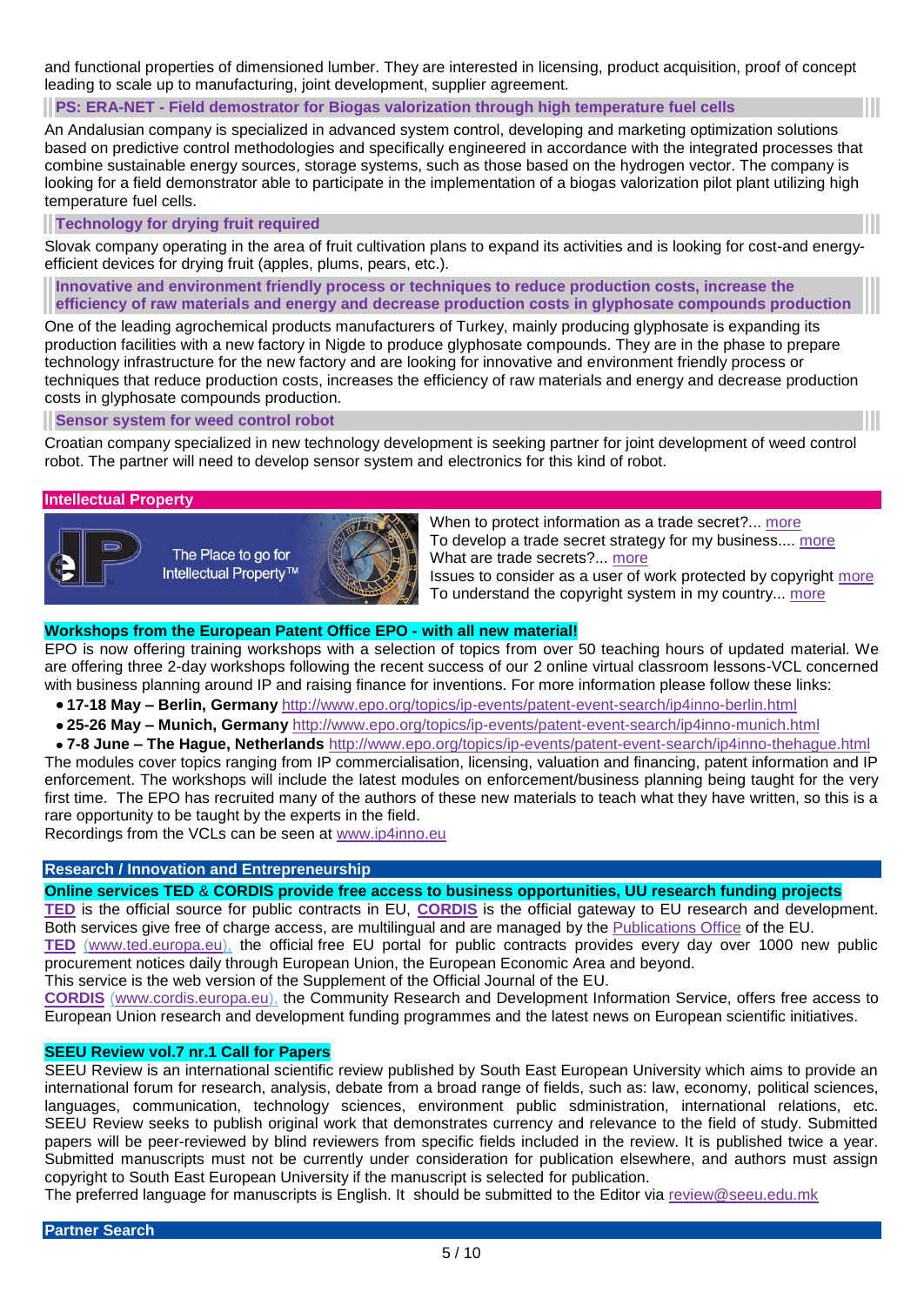## **E-government partner search under ICT PSP CIP Theme 4-ICT for innovative government & public services**

We are finalizing an innovative proposal, industrial consortium to make the best answer to the objective Objective 4.1: Towards a cloud of public services

[http://ec.europa.eu/information\\_society/activities/egovernment/research/cip/cip\\_info\\_day/index\\_en.htm](http://ec.europa.eu/information_society/activities/egovernment/research/cip/cip_info_day/index_en.htm)

We are are looking for a limited number of additional users from public sector or universities. Also if you are an highly innovative enterprise offering services on the cloud there might be a free slot. The budget for the pilot (eu financing ) is 3- 5 milion euros . The overhead is fixed, 30 %.

[http://ec.europa.eu/information\\_society/activities/egovernment/docs/cip/call5\\_info\\_day/objective\\_4\\_1.ppt](http://ec.europa.eu/information_society/activities/egovernment/docs/cip/call5_info_day/objective_4_1.ppt) Please write a short email presenting your organization and relevance to this line of financing to [cloud9@isoc.ro](mailto:cloud9%40isoc.ro)

#### **ECAP - Online FORUM**

You can meet and keep in contact, in order to share best practices and to find potential partners for your project ideas. Particularly now, with the open **LIFE+ 2011 Call,** the upcoming **CIP/Eco-Innovation Call**, the online FORUM represents an ideal "virtual space" where seeking for potential project partners (specific "**Partner search**" section of the Forum). Feel free to publish in the "**Events**" section any environment/SME related event you may be organising or attending. Keep monitoring the **ECAP website** for updated information: [http://ec.europa.eu/environment/sme/index\\_en.htm](http://ec.europa.eu/environment/sme/index_en.htm) **More…** <https://webgate.ec.europa.eu/fpfis/forums/ECAP/>

**Call For Tender / Proposals / Applications / Fundings / Awards**

### **EUREKA EUROSTARS**

7<sup>th</sup> Eurostars Cut-off: 22 September 2011 ; 8<sup>th</sup> Eurostars Cut-off: 01 March 2012. EUREKA's Eurostars Programme is the 1<sup>st</sup> European funding & support programme to be specifically dedicated to SMEs. Eurostars will stimulate them to lead international collaborative research and innovation projects by easing access to support and funding. **More…** <http://www.eurostars-eureka.eu/what.do>

#### **EU-Australia Science & Technology Collaboration**

[CSIRO Flagships and the Flagship Collaboration Fund](http://www.access4.eu/australia/498.php) ; [Australia-EU Cooperation in Science & Innovation](http://www.access4.eu/_img/article/5_Australia-EU_ST_Cooperation_(Access4EU_Kick-Off)_Nov_2009.pdf)  **More…** <http://www.access4.eu/australia/306.php>

#### **The Universal Biotech Innovation Grant 2011**

Organised by the Universal Medica Group and its partners, this grant aims to acknowledge innovative talent and the development of new processes or products in the biotechnology industries sector and allow those pro-active in the French and **European biotechnology industries** to be brought together around a common objective - **excellence in the technical innovation and the development of bio-industries**.

**Participants**: **European Young Innovative Company or** a **European research team member or individual.** The Grant will be up to **100.000,00 Euros** (to be shared between 2 finalists according to the Jury"s final decision and will

be completed by one year free of charges consulting services by Universal Medica Group)

Deadlines: Closing date for application: May 31<sup>st</sup> 2011; Submission of full application forms: June 1<sup>st</sup>-15<sup>th</sup> 2011 **More…** Read more about the 2011 Universal Biotech Innovation Grant [here](http://www.universal-biotech.com/index.php/lang-en/prixdelinnovation/accueil-prixdelinnovation)

#### **Policy**

**The EESC received new mandate from Member States to implement the Europe 2020 Strategy**

In the EU Council Conclusions (24/25 March 2011) the EU Member States have formally recognised the role of all partners "In implementing these policies, and in order to ensure wide ownership, close cooperation will be maintained with he European Parliament and other EU institutions and advisory bodies (ESC, CoR), with the full involvement of national parliaments, social partners, regions and other stakeholders"

This is the result of successful work carried out by the EESC/its network of national Economic & Social Council's, similar organisations. During the past months our common work have had a decisive influence on the recognition by the Spring EU Council of the role to be played by civil society in the current reform framework-Europe 2020 Strategy. Contributions submitted by national Economic & Social councils, by different civil society organisations in Member States came to show that the EU Institutions/national Governments need to be backed up by the civil society to achieve the targets for 2020 **Related Links:** [European Council Conclusions](http://www.consilium.europa.eu/uedocs/cms_data/docs/pressdata/en/ec/120296.pdf) ; [Meetings of the Europe 2020 Steering Committee](http://www.eesc.europa.eu/?i=portal.en.europe-2020-meetings)

**Related Documents:** Civil society involvement in the national reform programmes - summary report [en](http://www.eesc.europa.eu/resources/docs/europe-2020-strategy.pdf)

**Related Themes:** [Europe 2020](http://www.eesc.europa.eu/?i=portal.en.theme-europe-2020) ; **Related Sub Themes:** [Flagship Initiatives](http://www.eesc.europa.eu/?i=portal.en.theme-europe-2020-flagship-initiatives) ; **Tags:** [Europe 2020 Strategy](http://www.eesc.europa.eu/?i=portal.en.tags&t=Europe%202020%20Strategy)

# **Regional Innovation Monitor - platform is online!**

The Regional Innovation Monitor (RIM) is an initiative of the European Commission's Directorate General for Enterprise and Industry, which has the objective to describe and analyse innovation policy trends across EU regions.

RIM covers EU-20 Member States: Austria, Belgium, Bulgaria, the Czech Republic, Denmark, Finland, France, Germany, Greece, Hungary, Ireland, Italy, the Netherlands, Poland, Portugal, Romania, Slovakia, Spain, Sweden, UK.

The project is based on methodologies developed in the context of the INNO-Policy Trendchart which covers innovation policies at national level as part of the PRO INNO Europe initiative. Those interested in regional innovation policies can create an account giving them priviliged access to a collaborative platform.

**More…** [http://www.rim-europa.eu/index.cfm?q=p.register](http://www.linkedin.com/redirect?url=http%3A%2F%2Fwww%2Erim-europa%2Eeu%2Findex%2Ecfm%3Fq%3Dp%2Eregister&urlhash=sMgh&_t=tracking_anet) [; Conceptual layout of the Regional Innovation Monitor](http://www.rim-europa.eu/index.cfm?q=p.file&r=75c95b91c02322147e0c0ae80f2e83d8)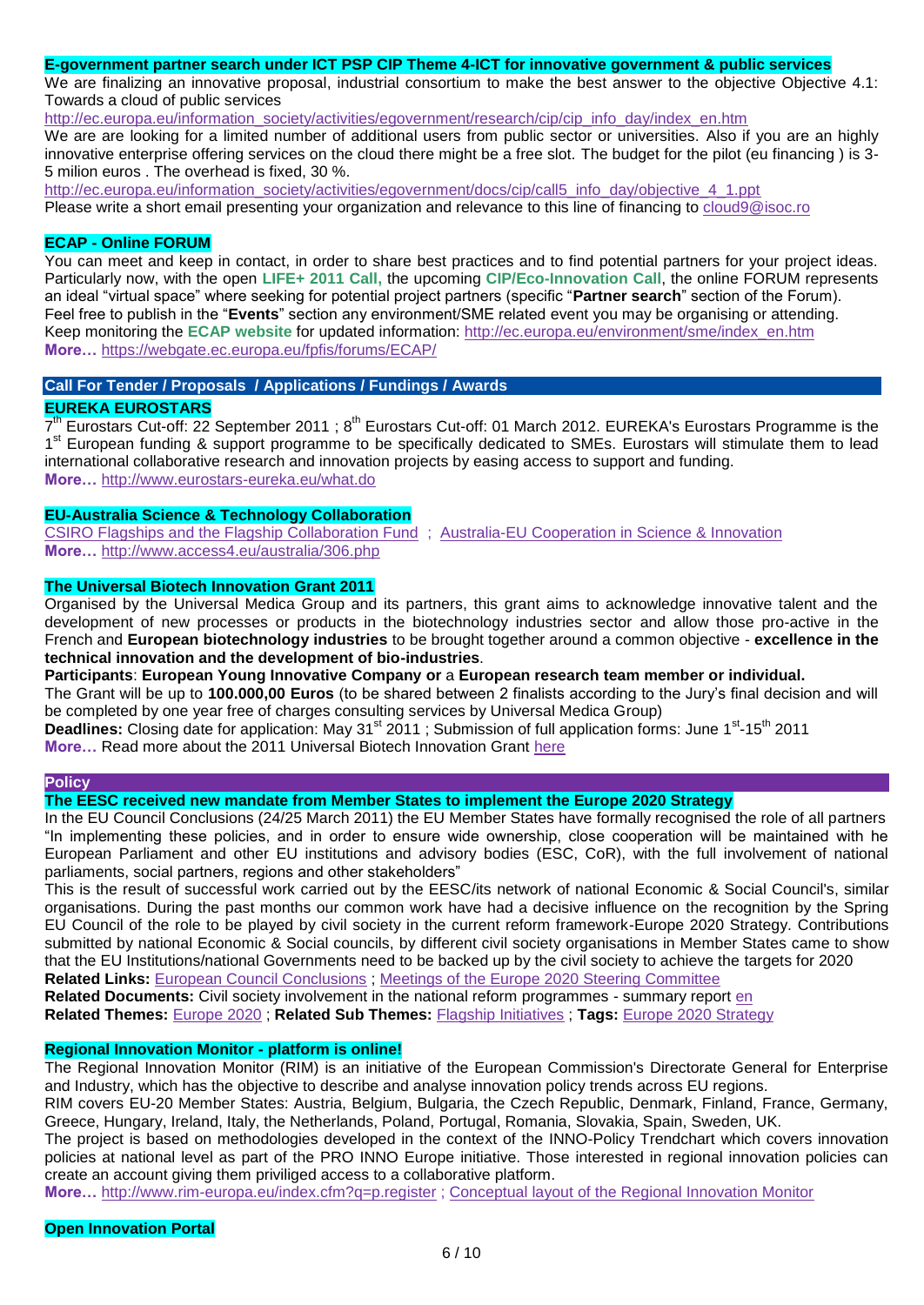[Open Innovation Portal](http://www.openinnovation.net/) is as an informational resource for consultants, business leaders, academics and others who have a deep interest in open innovation matters. Created by Mr. Henry Chesbrough, Executive Director of the Center for Open Innovation, this forum is intended to be a digital community where theory is put into practice. The contribution of passionate opinions, sharing of "best practices" is encouraged along with reactions, interpretations related to news headlines, events. **More…** <http://www.openinnovation.net/category/open-innovation/>

#### **Events**

**8 th REV Conference** *Remote Engineering & Virtual Instrumentation***, Brasov, Romania, June 28 - July 1, 2011**

REV 2011 is the 8<sup>th</sup> in a series of annual events concerning the area of remote engineering, virtual instrumentation. The REV conferences are the annual conferences of the International Association of Online Engineering IAOE [www.online-engineering.org.](http://www.online-engineering.org/) REV2011 will be held at Transylvania University of Brasov in Brasov, Romania.

The general objective of this conference is to demonstrate, discuss fundamentals, applications, experiences in the field of remote engineering, virtual instrumentation. With the globalization of education the interest in and need of teleworking, remote services, collaborative working environments now increases rapidly. Another objective of the symposium is to discuss guidelines for education in university level courses for these topics.

The proceedings will be published on CD by the International Association of Online Engineering (IAOE). Interesting papers may be published in the International Journal of Online Engineering (iJOE), [www.online-journals.org/i-joe/.](http://fizica.unitbv.ro/rev2011/www.online-journals.org/i-joe/)

REV 2011 offers an exciting technical program as well as academic networking opportunities during the social events. **More…** <http://fizica.unitbv.ro/rev2011/>

## **4 -th TexTeh, June 23-24, Marriott hotel, Bucharest, Romania**

The event are organized by the National Research & Development Institute for Textiles and Leather

The conference is already at its fourth edition and it will host scientific debates on subjects from all areas of textile technology and management, including: New Functional and Smart Textiles, Nanomaterials and Electrospinning, Nonwoven Textiles, Composite Materials, Finishing Processes, Color Science and Dyeing and many more.

For this year"s edition, renowned scientists have announced their participations, from various countries, including India, England, Turkey, Serbia, Italy, France and Romania. A selection of the papers presented at the conference will be published in the ISI Thompson rated magazine, Industria Textila.

**More…** [www.certex.ro/conference\\_texteh4.htm](http://www.certex.ro/conference_texteh4.htm) ; [certex@ns.certex.ro](mailto:certex@ns.certex.ro)

# **2 nd European Nuclear Physics Conference(EuNPC2012, Bucharest, Romania, September 17-21, 2012**

The local organizers of the Conference are "Horia Hulubei" Institute of Physics & Nuclear Engineering and the Romanian Physical Society. The 2012 edition will be a blend of plenary talks given by outstanding personalities in the field of Nuclear Physics, contributions of young researchers, students. We expect significant developments of our field in the next years, so that our wish is to make of the Second European Nuclear Physics Conference a unique opportunity to review the progress made and to look as far as possible into our future.

**More…** [www.ifin.ro/eunpc2012/](http://www.ifin.ro/eunpc2012/)

## **Genomica: IMI's Stakeholder Forum, 12 May 2011, Budapest**, **Hungary**

The event will take place as part of the World of Health IT (WoHIT) **eHealth week**. It represents an excellent opportunity for **small and medium-sized enterprises (SMEs)** to find out about the latest news from IMI, meet leading scientists from **industry, academia** as well as representatives of key **regulatory authorities, government agencies.** 

Representatives of SMEs are welcome to join us for our invitation-only networking events – a **cocktail reception** on the evening of 11 May, a **networking breakfast** before the main meeting on 12 May.

Please note that although participation in the Stakeholder Forum is free, **registration is obligatory**.

**More…** <http://www.imi.europa.eu/events/2011/04/08/stakeholder-forum-2011> ;<www.imi.europa.eu>

## **5 th EU Conference: eRenewablia, eHydrogenia, eEficencia 2011, Bucharest, Academia Romana, 20-21 Sept 2011**

The yearly European Conference provides a forum for the presentation, discussion, dissemination, generation of new ideas in the fields. The Conference adds scientific contributions in the speeding the accomplishment of successes in above, very important scientific and technical fields. The Conference adds add contributions at the speeding of the implementation of the Hydrogen Economy, Renewable Energy sources / RES & EEB Energy Efficient Buildings, IT & C in Energy Applications. The Conference creates projects, projects proposals and European research consortia.

The Conference generates important influences, promotion, at the dissemination, awareness creation, correct information and responses from the stakeholders and end-users, and the creation of the EU Research and Activities Consortia and of EU Projects Proposals *BROKERAGE.* The papers will be printed in the Conference Preprints Handbook. **More ...** <http://www.ipa.ro/html/evenimente.html>

# **9 th Eastern European eGov Days eGovernment in times of economic challenges, Ljubljana Slovenia 8-10 May 2011**

Centre for eGovernance Development, Ljubljana and Austrian Computer Society, Vienna are co-organizing the event that has become a recognised platform for dialog and knowledge transfer between Western and Eastern European countries. The event brings together hundreds of professionals from both private and public sectors with competitive paper presentations and inspiring panel discussions. The conference topics will include:

eGovernment & eAdministration eJustice eHealth eEducation Electronic Citizen Participation Information Society & Narrowing Digital Divide For that purpose invited participants & speakers are high level government representatives, public administration officials,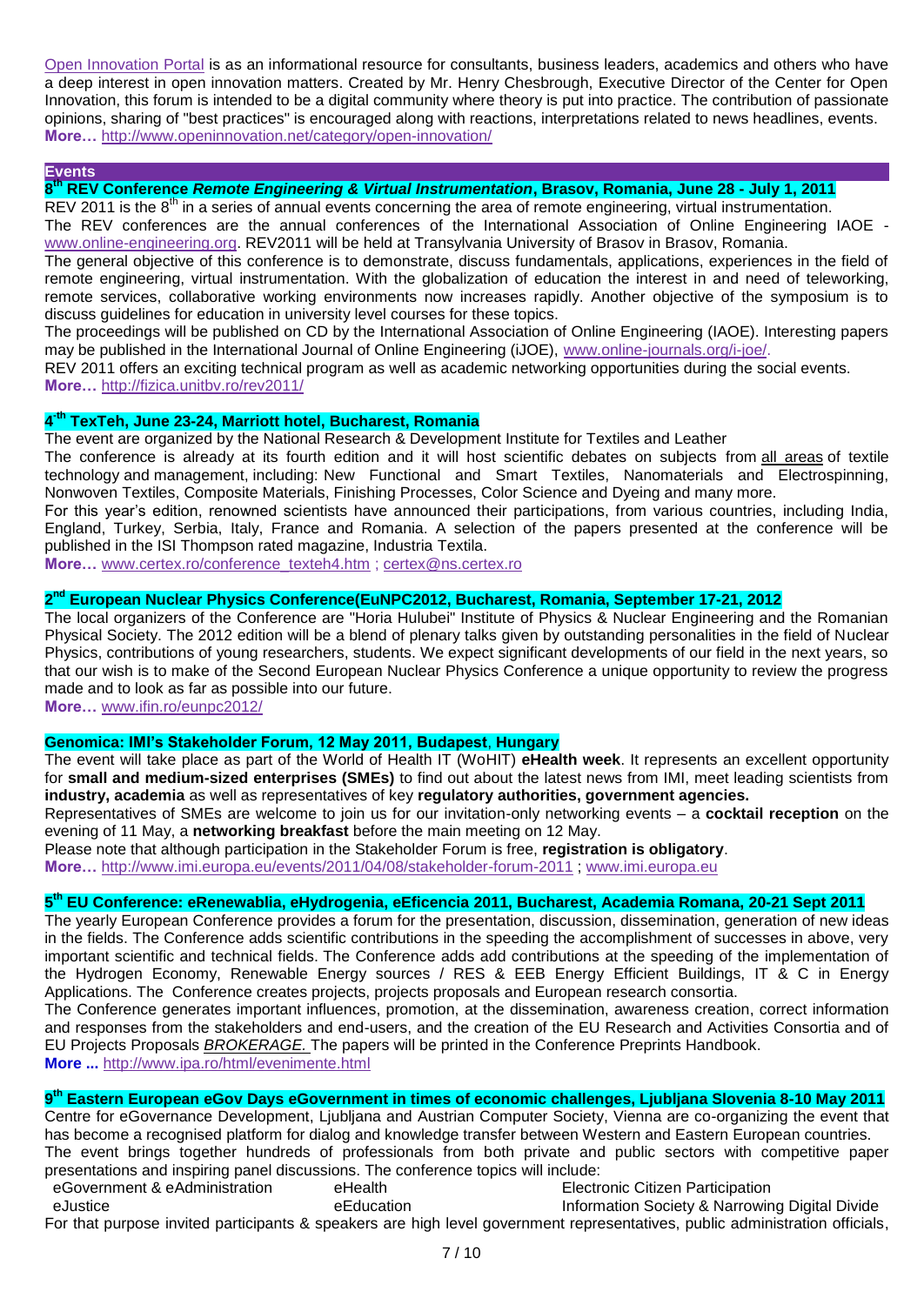public sector representatives from SEE countries, research & academia representatives, business representatives (IT sector & insurance companies) & NGO representatives from SEE. **More…** [www.cegd.eu](http://www.cegd.eu/) **;** [jasmina.antonijevic@cegd.eu](mailto:jasmina.antonijevic@cegd.eu)

#### **4 th International Conference of Mechanical, Electrical, Electronics and Mechatronics Engineering, Querétaro, Qro, Mexic, September 27-29, 2011**

Objective: Share results and advances of technological development, basic and applied investigation, sustainable development in the fields of Mechanical, Electronics, Electrical, Mechatronics and Computational Engineering. Topics:

Alternative Sources of Energy Automation Bioelectronics & Biomechanics Materials & Mechanical Properties **Communications Control** 

Design Engineering Hydraulics & Pneumatics Thermal Transferring Metrology & Instrumentation **Manufacturing** Optoelectronics

Digital Systems Computer Systems **Robotics** Electrical Systems Education Engineering Use & application of sustainable energy

Activities: master conferences, presentations including poster, products, services, industrial visits, shops, guided visits. **More…** [www.uam.azc.mx](http://www.uam.azc.mx/) ; [hchagollag@hotmail.com](mailto:hchagollag@hotmail.com)

## **The European Electric Vehicles Conference Will Electric Vehicles become a reality in EU?**, **26 May, 2011, Brussels**

Taking place during EU Green Week, this Forum EU & CEPS event collaboration will analyse the key policy, business steps required to deploy electric vehicles on a commercial scale, will be of interest to stakeholders in the energy, transport and environment sectors.

**More…** [www.e-vehicles2011.eu](http://www.eu-ems.com/summary.asp?event_id=72&page_id=518) ; [james.wilmott@forum-europe.com](mailto:james.wilmott@forum-europe.com)

### **International IEEE COMCAS 2011, Tel Aviv, 7-9 November 2011**

COMCAS 2011 continues the tradition of high quality, high profile symposia encompassing the disciplines of Microwaves, Antennas & Propagation, Solid State Devices & Circuits, Electromagnetic Compatibility, Sensors, Communications & Electronic Systems. The deadline is 15 June, 2011.

- This large, high quality event includes technical sessions, workshops, tutorials, a very large exhibition on related topics: \* MEMS Modeling, Devices, Applications
- \* Antennas (components, modeling, phased array, etc.)
- \* Biomedical Technologies
- \* Circuit Modeling / Theory
- \* Cognitive and Software-Defined Radios
- \* Communications Systems Modeling, Simulation & Analysis
- \* Mixed Signal Analog/ RF/ Digital Circuits and Systems
- \* Electromagnetic Compatibility
- \* Energy Harvesting
- \* Integrated Power Management Circuits and Devices
- \* Microwave and MM-Wave Circuit Technologies
- \* New and Emerging Technologies \* Plasmonics \* Radars and Electronic Systems
- \* Remote Sensing
- \* RF Power Amplifiers and Devices
- \* RF/Microwave Photonics
- \* RFID Devices, Technologies and Systems
- \* Solid State Devices, RFICs, Circuits & Modeling
- \* Terahertz and Applications

**More…** <http://ewh.ieee.org/reg/8/cms/> ;<http://www.comcas.org/email/> ; [comcas2011.tpc@gmail.com](mailto:comcas2011.tpc@gmail.com)

## **3 rd International Workshop on Multi-Agent Systems Technology and Semantics, Delft, Netherlands, 5-7 Oct 2011**

In conjuction with the 4th International Symposium on Intelligent Distributed Computing (IDC'2011)

The Workshop will bring together researchers and practioners who are working on or are interested in exploring novel approaches to multi-agent systems development and the use of multi-agent systems technology in building innovative applications. The goal of the workshop is to present and discuss ideas and developments related to two converging areas of research and applications, namely multi-agent systems and semantic technology.

The workshop aims to focus on issues such as: the semantic role of agents in building complex distributed applications, the collective and cognitive dimensions of the multi-agent systems paradigm, the use of agents in the development/deployment of semantic web services, the utilization of intelligent agents, semantics in the development of ambient intelligence applications. Debates are expected on directions and possibilities of future research in the domain. **More…** <http://aimas.cs.pub.ro/masts2011/> ;<http://idc-2011.d-cis.nl/>

## **Balkan Connections Conference, 2-3 June 2011, University of Sussex**

The purpose of this interdisciplinary conference is to bring together early career scholars (doctorate students, postdoctorate researchers) from different disciplines who are currently undertaking research on 'the Balkans'. It shall serve as a forum in which participants can present, discuss their work-in-progress, provide them with an opportunity to explore ongoing issues within the field of Balkan studies.

Although the term "Balkan" can be considered problematic/controversial, our aim is not to define or locate "the Balkans". Rather, our intention is to explore issues pertaining both to those countries "traditionally" considered as "the Balkans" (e.g. Bosnia and Herzegovina, Montenegro, Slovenia, Croatia, Albania, etc.), those historically, thematically connected to that region (e.g. Turkey, Cyprus, etc.).

For this reason, we have entitled the conference "Balkan Connections". Thus, papers addressing any issues/themes related to the "the Balkans" (such as "Albanian immigrants in Italy", "minority issues in Greece, Turkey", "post-Ottoman, post-socialist nationalism in Bulgaria", "representation of the Balkans in British films", etc.) are very welcome. **More…** [balkanconnections@gmail.com](mailto:balkanconnections%40gmail.com)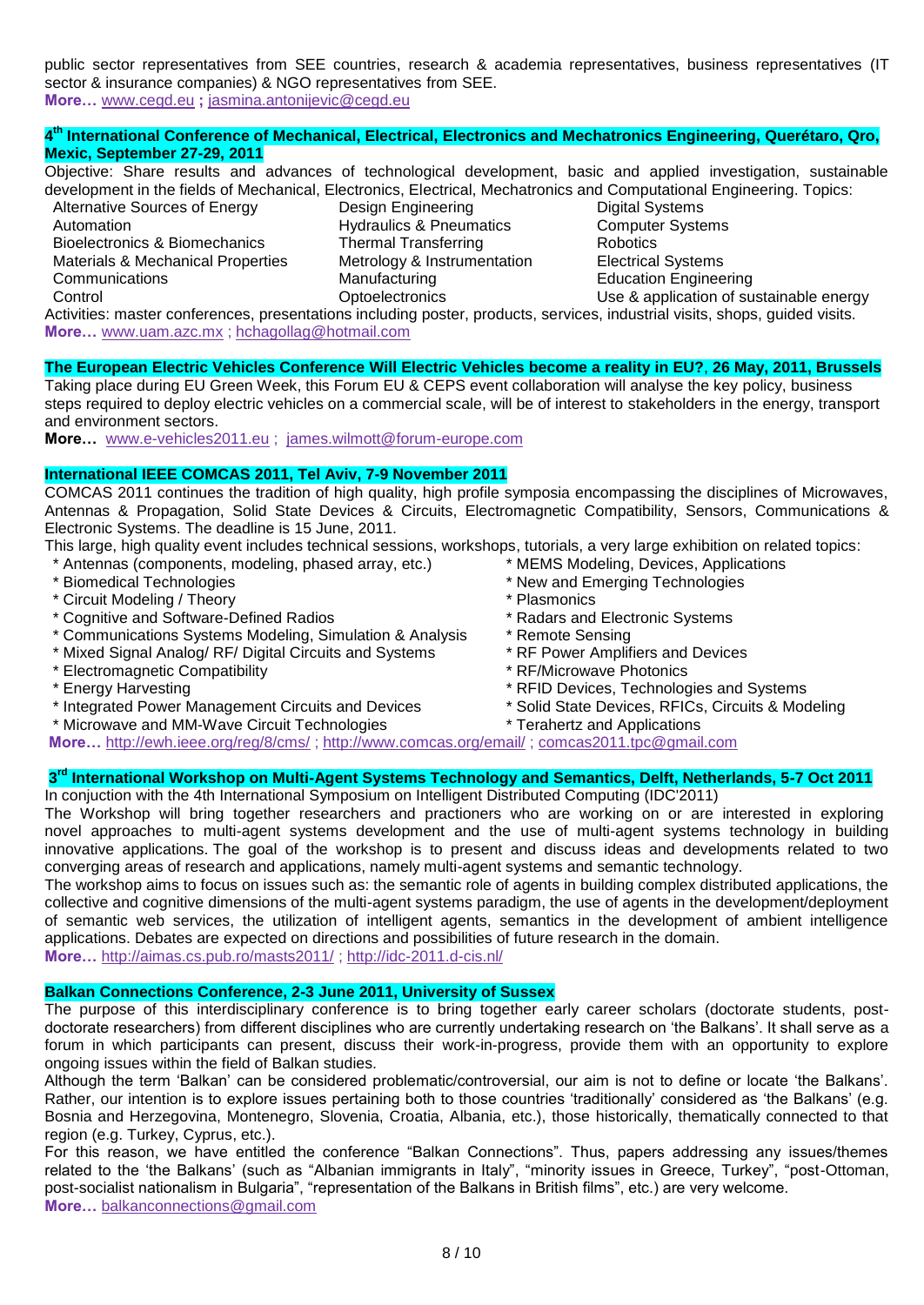| <b>Training Events / Jobs</b>                                              |               |                |  |  |
|----------------------------------------------------------------------------|---------------|----------------|--|--|
| <b>Calendar of training courses in nanoscience and electronics</b>         |               |                |  |  |
| Electron Microscopy: recent progress in methodologies and new applications | 28.04.2011    | Neuchâtel (CH  |  |  |
| Polymer Microfabrication (2 days)                                          | 03-04.05.2011 | Karlsruhe (DE) |  |  |
| <b>Smart Textiles</b>                                                      | 18.04.2011    | Belgium        |  |  |
| Virtuoso AMS Designer V9.2                                                 | 19/27.04.2011 | Fr/De          |  |  |
| <b>Electron Microscopy: New Applications in Micro and Nanotechnology</b>   | 28.04.2011    | Switzerland    |  |  |
| Advanced Logic Equivalence Checking with Encounter Conformal EC-v7.2       | 03.05.2011    | France         |  |  |
| <b>New Trends in Nano-Electronics</b>                                      | 05.05.2011    | Switzerland    |  |  |
| <b>Surface Analysis with AFM</b>                                           | 06.05.2011    | Germany        |  |  |
| Extended Checking with Encounter Conformal EC v9.1                         | 06.05.2011    | France         |  |  |
| Nano - Engineering                                                         | 09.05.2011    | Switzerland    |  |  |
| <b>Cantilever based Sensors for Nanoscience</b>                            | 10.05.2011    | Germany        |  |  |
| Analog Modeling with Verilog - A v7.2                                      | 11.05.2011    | Germany        |  |  |
| <b>Energy Harvesting</b>                                                   | 12.95.2001    | Zurich (CH)    |  |  |
| <b>Virtuoso Spectre Circuit Simulator</b>                                  | 16.05.2011    | Germany        |  |  |
| Behavioral Modeling with Verilog-AMS V2.3                                  | 18.05.2011    | UK/ Sweden     |  |  |
| <b>Advanced Digital Physical Implementation flow - IDESA</b>               | 23.05.2011    | Spain          |  |  |
| <b>Laser Micromachining</b>                                                | 25.05.2011    | Austria        |  |  |
| <b>Formal Analysis Advanced With Incisive Formal Verifier</b>              | 25.05.2011    | Germany        |  |  |
| <b>Photon Detection and Counting Techniques</b>                            | 27.05.2011    | Switzerland    |  |  |
| <b>Wafer Bonding</b>                                                       | 16.06.2011    | Zurich (CH)    |  |  |

**More…** <http://www.fsrm.ch/e/formAgenda.php> ; [More FSRM courses](http://www.fsrm.ch/e/formAgenda.php)

#### **6 th International Summer School in Anthropology, Ethnography, Comparative Folklore of the Balkans Konitsa, Greece, 27 July-11 August 2011**

370 students from more than 55 countries, 100 universities have attended the previous Schools 2006-2010. 55 university teachers from 15 countries, 20 universities have taught, 13 guest speakers from 11 universities have delivered lectures. The 2011 Summer School offers 7 courses taught by 16 lecturers, fieldwork trips in Albania & Greece, workshops, key lectures. The deadline for the submission of applications is 15 May 2011. Konitsa is a town situated next to the Greek-Albanian borders. Applicants should complete an application form, send it: [konitsa.summerschool@gmail.com.](mailto:konitsa.summerschool@gmail.com) **More…** [www.hist-arch.uoi.gr/SUMMERSCHOOL/](http://www.hist-arch.uoi.gr/SUMMERSCHOOL/) ; [konitsa.summerschool@gmail.com.](mailto:konitsa.summerschool%40gmail.com)

# **Postdoc Research Position in Spatial Network Databases, Free University, Bozen-Bolzano, Italy**

The research will focus on the design, development, implementation of efficient algorithms for various network queries, such as isochrones queries in multimodal networks, sequenced spatio-temporal aggregation queries, best path queries. This research with application scenarios is done in the sector of traffic analysis, reachability analysis, tourist information systems. Teaching responsibilities/the supervision of B.Sc/M.Sc. students are optional. The position shall be filled as

soon as possible. The contract is for 2 years and can be extend for an additional year by mutual consent. We seek a highly motivated candidate who demonstrates good knowledge in areas that are relevant for the topics. Good

proficiency in English is expected, as well as an outstanding M.Sc or Ph.D in Computer Science.

An independent working style and good social and communication skills are very helpful.

Submit your application, including a research statement, CV, the name of at least 2 reference persons, by email to Prof. Johann Gamper Univ. Bozen-Bolzano, Faculty of Computer Science [gamper@inf.unibz.it,](mailto:gamper%40inf.unibz.it)<http://www.inf.unibz.it/~gamper>

## **The Sape Research Group at the University of Lugano, Italy, is recruiting PhD students for the ParaBoost project**

The funded positions include a competitive salary/generous support for conference travel, equipment. Applicants need to:

- \* have/receive a Masters degree in computer science/engineering, informatics, related fields
- \* be really excited about the project
- \* be persistent (get back up, continue when things don't work out as planned true research rarely works out as planned)
- \* be fearless (e.g., be ok hacking a virtual machine, a compiler, a kernel, or implementing a complex algorithm)
- \* have a good attitude (to want to understand and learn about everything they encounter)
- \* have an engineer's attitude (not to take the first solution that comes to mind, but to look at the key alternatives)
- \* have a researcher's attitude (to want to truly understand something, to not be satisfied with the first best explanation)
- \* want to look at the simple and obvious before exploring the complicated
- \* be able to focus (to ignore the many other cool things one could also do)
- \* derive pleasure from coming up with a logical and clear argument or explanation
- \* like to read (books, papers, papers, papers), like to write (prospectus, proposal, dissertation, papers)
- \* like to present results, like to convince others using sound arguments, working hard, under-promise/over-deliver
- \* be happy staying in Lugano for quite some time, be ok traveling long distance (e.g., for conferences, maybe internships) \* be ok with the USI informatics PhD regulations (e.g., TAing, taking some courses)
- \* be ok investing 3+ years as a "research apprentice" (aka PhD student)
- The deadline is May 1, 2011, but we will consider applications until the positions are filled. The start date is negotiable. Candidates are strongly encouraged to contact [Matthias.Hauswirth@usi.ch](mailto:Matthias.Hauswirth%40usi.ch) before submitting an official application. **More…** <http://sape.inf.usi.ch/paraboost>